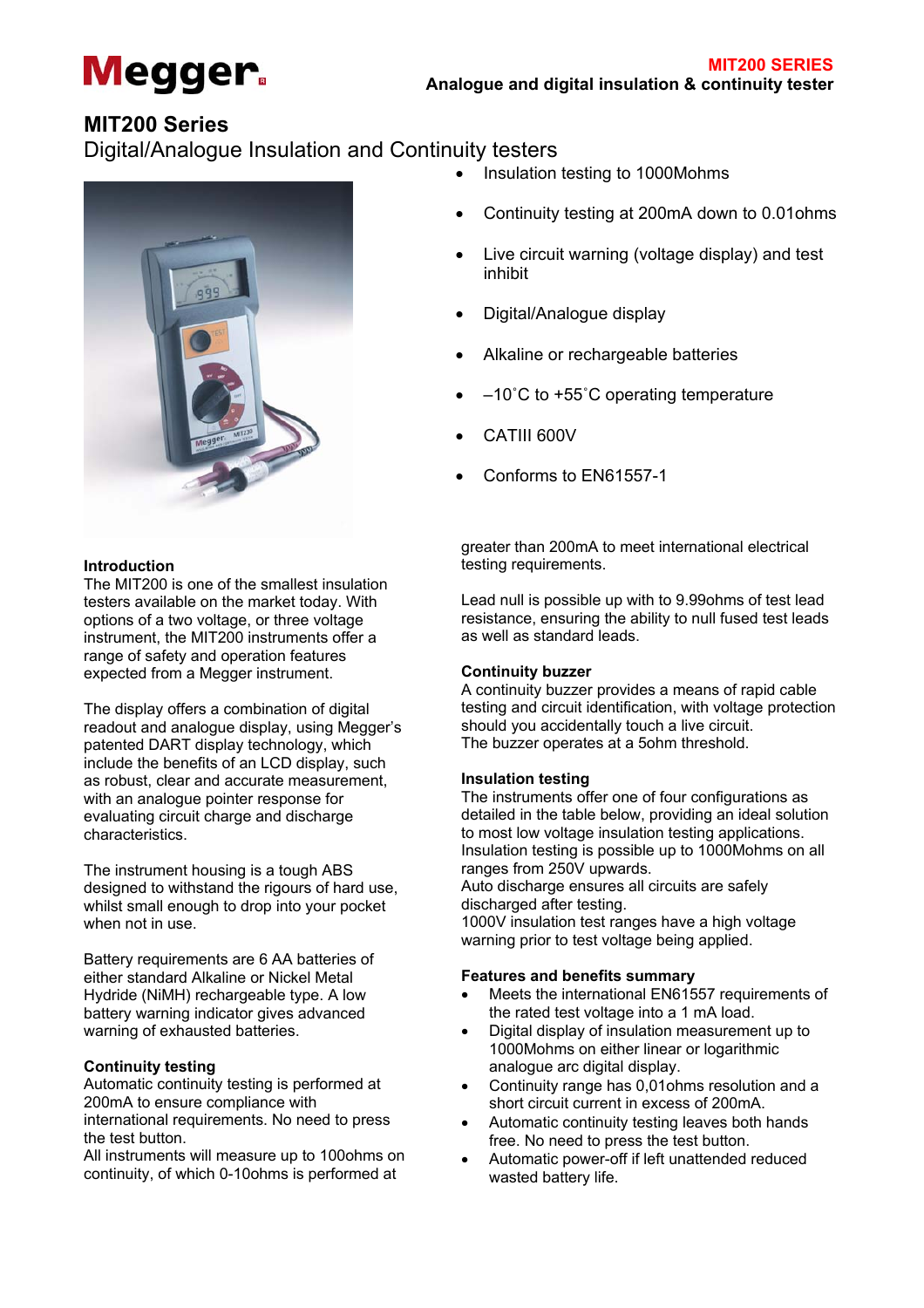- **Megger.** Analogue and digital insulation & continuity tester **MIT200**
- Automatic voltage detection avoids accidental contact with dangerously live circuits.
- Test lead zero allows compensation for test lead resistance.
- Buzzer range operates at <2ohms

### **Safety**

Every Megger instrument is designed with safety as its primary objective. All instruments meet or exceed the requirements of safety directive IEC 61010.

#### **Default fault meter**

A built-in voltmeter automatically switches in when the instrument is connected to a circuit with an AC or DC voltage greater than 25V.

# **Test inhibit**

Circuits in excess of 25V will generate a voltage warning. Circuits over 50V will inhibit testing on both continuity and insulation test ranges, protecting the operator and the instrument from injury or damage.

#### **600V CATIII**

The MIT200 series has been designed for use on applications up to 600V CATIII. All instruments are fully compliant with the safety requirements of IEC61010 and meet all requirements of EN61557 for insulation and continuity testing.

### **Applications**

The MIT200 series will find applications in electrical contracting, both on domestic and industrial systems, as well as site maintenance and service departments.

The MIT200 series of insulation and continuity testers are ideal for testing transformers, motors, generators,

switchgear, panel building, domestic appliances, power tools etc., as well as fixed

electrical wiring systems. Their small size and light weight make them

ideal for those engineers that need to carry them for extended periods.

All instruments meet the

requirements of most International Standards including VDE0413 Part 1 and BS7671 (the 16th Edition of the IEE Wiring Regulations).

# **MIT200 Options**

|                                                               | <b>Low Cost MIT</b> |      |
|---------------------------------------------------------------|---------------------|------|
|                                                               | <b>series</b>       |      |
|                                                               | <b>[220</b>         |      |
| <b>Insulation testing</b>                                     |                     |      |
| <b>250V</b>                                                   | Υ                   | Υ    |
| 500V                                                          | Υ                   | Υ    |
| 1000V                                                         |                     | Υ    |
| 1000Mohms range                                               | Υ                   | Υ    |
| Auto-ranging                                                  | Υ                   | Y    |
| Auto discharge                                                | Υ                   | Υ    |
| <b>Test Inhibit</b>                                           | Υ                   | Υ    |
| Live circuit voltage display                                  | Y                   | Υ    |
| <b>Continuity testing</b>                                     |                     |      |
| Continuity@ >200mA                                            | Υ                   | Y    |
| Continuity to 0.01 Ohms                                       | Y                   | Υ    |
| Test Lead Null (9.990hms)                                     | Υ                   | Υ    |
| Automatic continuity test                                     | Υ                   | Y    |
| Continuity buzzer with 5ohm                                   |                     |      |
| threshold                                                     | Υ                   | Υ    |
| Default volts warning                                         | Υ                   | Υ    |
| General                                                       |                     |      |
| Digital display + arc                                         | Υ                   | Υ    |
| <b>Battery condition</b>                                      | Υ                   | Υ    |
| Auto power down                                               | Υ                   | Υ    |
| Tough carry case                                              | Υ                   | Y    |
| <b>Test leads</b>                                             | Υ                   | Υ    |
| CATIII 600V                                                   | Υ                   | Υ    |
| <b>Environmental</b>                                          |                     |      |
| <b>Operation temperature</b>                                  | $-10C$ to $+55C$    |      |
| Storage temperature)                                          | $-20$ C to $+65$ C  |      |
| IP rating                                                     | IP40                | IP40 |
| <b>Included accessories</b><br>Standard test leads with prods |                     |      |
| and clips                                                     | Y                   | Y    |
| Certificate of test                                           |                     | Y    |
| Printed user guide                                            |                     |      |
| Warranty                                                      | 3                   | 3    |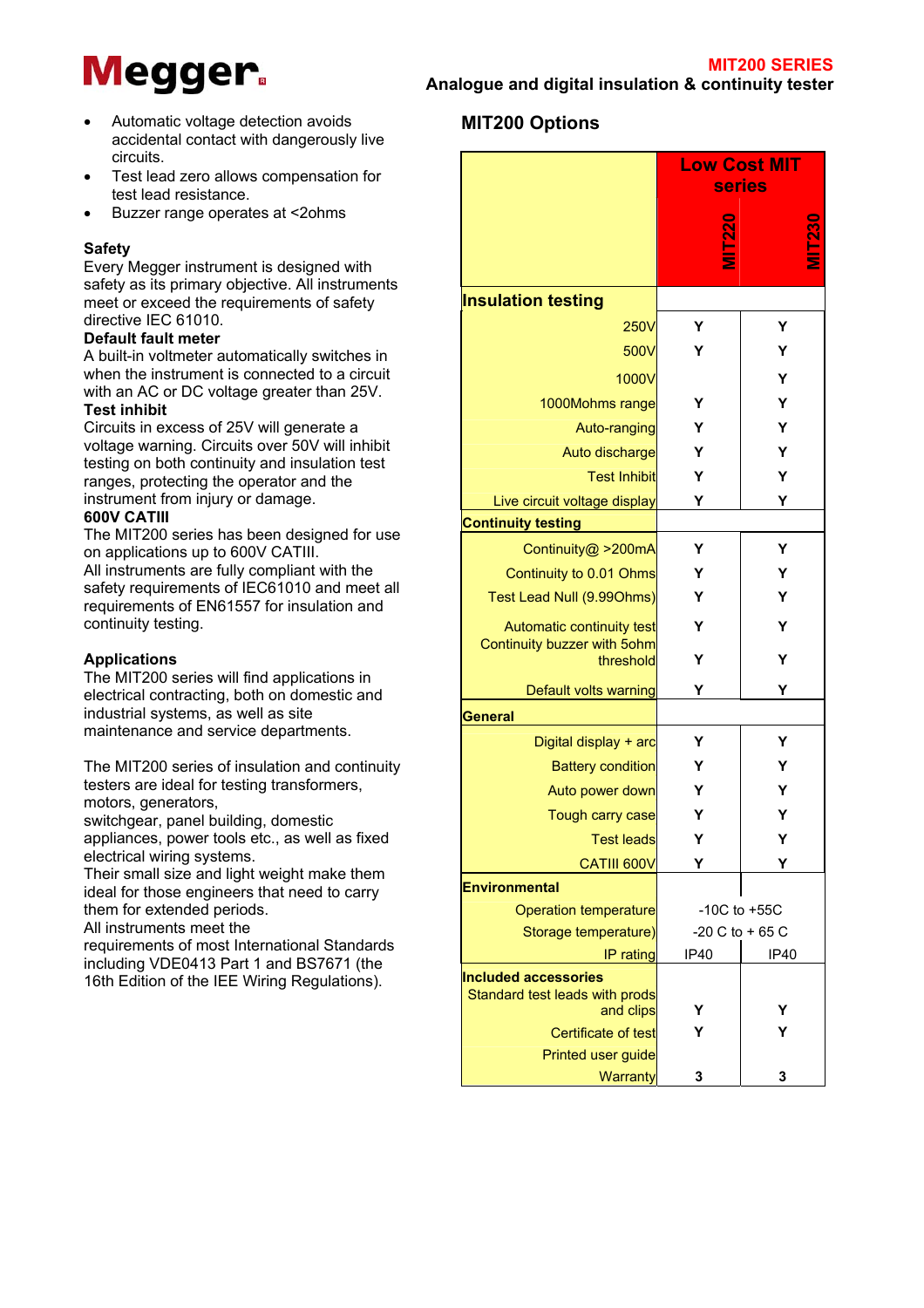

#### **MIT200 SERIES Megger.** Analogue and digital insulation & continuity tester **MIT200**

# **SPECIFICATIONS** Default voltmeter

## **Insulation ranges**

| <b>Nominal Test Voltage</b>              | 1000V, 500 V, 250 V                                        |                                                           | will operate as                                    |
|------------------------------------------|------------------------------------------------------------|-----------------------------------------------------------|----------------------------------------------------|
| (d.c.)<br><b>Measuring Range</b>         |                                                            | <b>Test inhibit</b>                                       | If more than 50 volts is d<br>will be inhibited.   |
|                                          | 10kΩ - 1000MΩ on all                                       |                                                           |                                                    |
|                                          | ranges                                                     | Range:                                                    | 25V to 600V @ 50/60 Hz                             |
| Terminal Voltage on Open Circuit (d.c.): |                                                            |                                                           |                                                    |
|                                          | $-0\% +25\%$ of rated<br>voltage                           | <b>Accuracy:</b>                                          | 25 V to 450 V ac/dc ±19<br>450 V to 600 V ac ±2% ± |
| <b>Short Circuit Current</b>             | 2 mA $+0\% -50\%$                                          | Auto power down                                           |                                                    |
| <b>Test Current on Load</b>              | $>1$ mA at minimum<br>pass values of                       | mode.                                                     | Auto power down operates after 10 minute           |
|                                          | insulation as specified<br>in BS7671, HD384,<br>IEC364 and | <b>Temperature and humidity</b><br><b>Operating Range</b> | -10 $^{\circ}$ C to +60 $^{\circ}$ C               |
|                                          | VDE0413 part 1                                             | <b>Operating Humidity</b>                                 | 93% R.H. at +4                                     |
| Accuracy (at 20° C)                      |                                                            |                                                           |                                                    |
| Mit220,230                               | $±3\%$ of reading $±2$ digits<br>up to 10 $\text{M}\Omega$ | <b>Storage Range</b>                                      | -25 $^{\circ}$ C to +65 $^{\circ}$ C               |
|                                          | $±5\%$ of reading $±2$ digits<br>up to 100 $M\Omega$       | <b>Environmental Protection IP40</b>                      |                                                    |
|                                          | ±30% of reading up to                                      | <b>Fuses</b>                                              |                                                    |
|                                          | 1000MΩ                                                     | <b>Terminals</b>                                          | 500 mA (F) 600 V, 32 x                             |



| <b>Measuring Range:</b>       | $0.01\Omega$ - 100.0 $\Omega$              |                           | Recha |
|-------------------------------|--------------------------------------------|---------------------------|-------|
|                               | $(0 - 50 \Omega$ on analogue               |                           | used. |
|                               | scale)                                     | Battery condition is cons |       |
| <b>Open Circuit Voltage:</b>  | $5V \pm 1V$                                | four-section bar-graph.   |       |
| <b>Short Circuit Current:</b> | 205 mA, $\pm$ 5 mA $\omega$                |                           |       |
|                               | $(0-10 ohms)$                              |                           |       |
|                               | >20mA @10 - 100ohms                        |                           |       |
| Accuracy (at 20° C)           |                                            | <b>Battery Life</b>       |       |
| MIT200,210,220,230            | $\pm 0.01 \Omega$ to 9.99 $\Omega \pm 3\%$ | 3500 consecutive tests (  |       |
|                               | $±2$ digits                                | using 2Ah batteries.      |       |
|                               | 10.0 $\Omega$ to 99.9 $\Omega$ ±5%         | Weight                    |       |
|                               | $±2$ digits                                | All units                 | 530gn |
|                               |                                            | <b>Dimensions</b>         |       |
| <b>Zero Offset Adjust:</b>    |                                            | All units                 | 195x  |
| MIT200,210,220,230            | 0 to $9.99\Omega$                          | E.m.c                     |       |
|                               |                                            | In accordance with IEC6   |       |
| <b>Continuity Buzzer</b>      |                                            |                           |       |
| MIT200,210,220,230            | Operates at $<$ 5 $\Omega$ .               |                           |       |
|                               |                                            |                           |       |

| UF LUILIUATIUNU<br><b>Insulation ranges</b><br><b>Nominal Test Voltage</b> | 1000V, 500 V, 250 V                  | MIT220,230          | >25 V ac or dc. is applied display<br>will operate as a voltmeter.                      |
|----------------------------------------------------------------------------|--------------------------------------|---------------------|-----------------------------------------------------------------------------------------|
| (d.c.)<br><b>Measuring Range</b>                                           | 10k $\Omega$ - 1000M $\Omega$ on all | <b>Test inhibit</b> | If more than 50 volts is detected, testing<br>will be inhibited.                        |
| Terminal Voltage on Open Circuit (d.c.):                                   | ranges                               | Range:              | 25V to 600V @ 50/60 Hz & dc                                                             |
|                                                                            | $-0\% + 25\%$ of rated<br>voltage    | <b>Accuracy:</b>    | 25 V to 450 V ac/dc $\pm$ 1% $\pm$ 1 digit<br>450 V to 600 V ac $\pm 2\%$ $\pm 1$ digit |
| $2.61 \pm 2.5$ $2.7 \pm 2.5$ $2.7 \pm 1.00$ $7.700$                        |                                      |                     |                                                                                         |

# **Auto power down**

Auto power down operates after 10 minutes if left in standby mode.

## **Temperature and humidity**

| <b>Operating Range</b>    | $-10^{\circ}$ C to $+60^{\circ}$ C |
|---------------------------|------------------------------------|
| <b>Operating Humidity</b> | 93% R.H. at +40°C max.             |
| <b>Storage Range</b>      | $-25^{\circ}$ C to $+65^{\circ}$ C |
|                           |                                    |

1000MΩ **Terminals** 500 mA (F) 600 V, 32 x 6 mm Ceramic HBC 10 kA minimum. **Terminal characteristics Display shows if fuse is ruptured.** 

### **Safety**

Meets the requirements of EN61010-1 Cat III 600V phase to earth.

### **Automatic discharge**

After an insulation test the item under test will be discharged automatically. Any voltage present will be indicated on the display so that the discharge can be monitored.

**Power supply**<br>
Battery 6 x 1,5 V cells IEC LR6 type(AA alkaline). Rechargeable NiCd or NiMH cells may be

> Battery condition is constantly shown on the display as a four-section bar-graph.

| Battery Life |  |
|--------------|--|
|              |  |

3500 consecutive tests (5 seconds per test) on any test using 2Ah batteries. **Weight**<br>All units  $530$ gms  $±5%$ **Dimensions Zero All units** 195 x 98 x 40mm<br>**E.m.c** In accordance with IEC61326 including amendment No.1